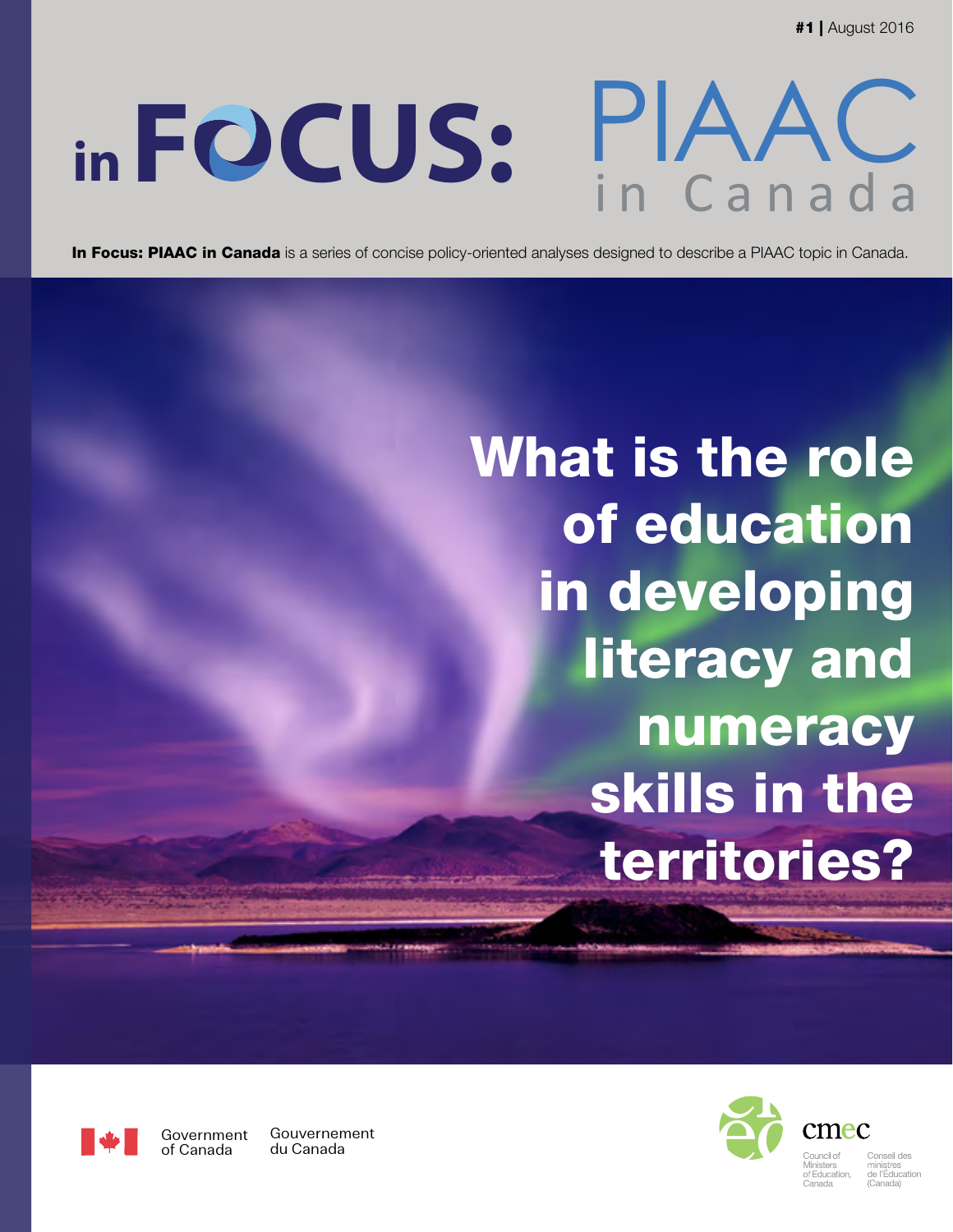

#### KEY FINDINGS

In the three territories, higher levels of educational attainment, participation in adult education and training, and parental education all contribute positively to skills performance for both Aboriginal and non-Aboriginal populations.

Literacy and numeracy are foundational skills that are essential for individuals to fully participate in society, both economically and socially. This is true no matter where we live. Developing the knowledge and mastering the skills required to participate in our society depend on commanding these basic skills. In particular, studies have shown that better foundational skills are associated with better economic and social outcomes.[1](#page-8-0) The importance of these skills implies a need to understand how they are developed and how public policy can affect their development.

Where do Canada's northern territories stand when it comes to proficiency in literacy and numeracy skills? The Programme for the International Assessment of Adult Competencies (PIAAC)<sup>[2](#page-8-0)</sup> goes a long way toward answering that question. Although previous studies<sup>3</sup> have examined the determinants of literacy and numeracy of different groups within Canada, very few have specifically analyzed the populations of the country's northern territories — Yukon, Northwest Territories, and Nunavut. Here we look at literacy and numeracy results for the region, with the aim of identifying the key factors contributing to the development of these skills.

#### Characteristics of the northern territories

Canada is a large country, and nowhere is this more evident than in its northern territories. The land mass of the northern territories is vast, and the population is small. Much of this population is concentrated in three urban areas: Whitehorse, with more than three-quarters of Yukon's population; Yellowknife, with about half of the population of Northwest Territories; and Iqaluit, which is home to about one-fifth of the population of Nunavut.

Aboriginal people make up a large proportion of the population of the territories: over 80 per cent of the population of Nunavut, about half of the population of Northwest Territories, and about 20 per cent of the population of Yukon are Aboriginal. Aboriginal people are also more likely than non-Aboriginal people to live in small, remote, and rural communities.

The population in the territories is comparatively young. While the median age in Yukon is close to 40 years, in Northwest Territories it is almost seven years lower, and in Nunavut the median age is 24 years.

There is considerable linguistic diversity in the territories; many Aboriginal languages are spoken there: Nunavut's Official Languages Act recognizes Inuktitut, Inuinnaqtun, English, and French as its official languages; Northwest Territories has 11 official languages, nine of which are Aboriginal; and Yukon's Language Act recognizes the significance of Aboriginal languages in Yukon, but only English and French are considered official when it comes to laws, court proceedings, and Legislative Assembly proceedings. Not surprisingly, significant proportions of the adult populations (those aged 15 and over) have neither English nor French as their mother tongue — ranging from approximately 12 per cent in Yukon to about 70 per cent in Nunavut. Furthermore, over a quarter of the Nunavut's population seldom uses either English or French at work. It should also be noted that PIAAC was administered in Canada's two official languages, English and French, which, in light of this linguistic diversity, could be expected to have had some negative influences on literacy and numeracy results in the territories.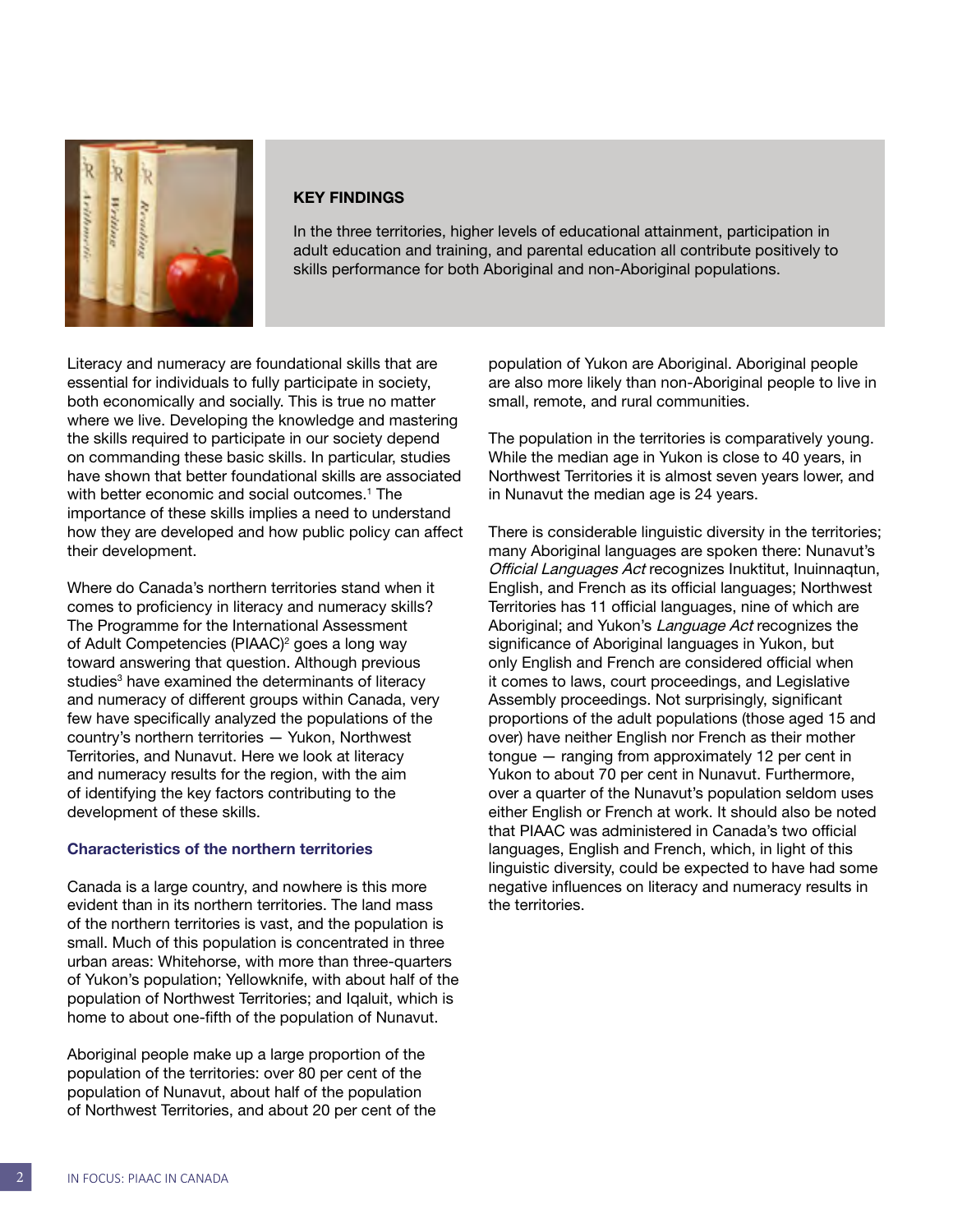#### **Table 1 – Contextual statistics for the territories**

| Median age of population   | Yukon | <b>Northwest</b><br><b>Territories</b> | <b>Nunavut</b> |
|----------------------------|-------|----------------------------------------|----------------|
| Median age in years        | 39.1  | 32.3                                   | 24.1           |
| Source: Canada Census 2011 |       |                                        |                |

| Characteristics of population aged 15 years and over                                                      | <b>Yukon</b> | <b>Northwest</b><br><b>Territories</b> | <b>Nunavut</b> |
|-----------------------------------------------------------------------------------------------------------|--------------|----------------------------------------|----------------|
| Proportion of population living in the capital cities<br>(all ages)*                                      | 76.7%        | 46.2%                                  | 21.1%          |
| Proportion of population identifying as Aboriginal                                                        | 21.0%        | 47.6%                                  | 81.9%          |
| Proportion of population identifying as Aboriginal living in the capital<br>cities*                       | 13.8%        | 21.5%                                  | $-$            |
| Proportion of population identifying as Aboriginal with a high-school<br>diploma or equivalent or above   | 77.1%        | 63.0%                                  | 35.7%          |
| Proportion of population identifying as Aboriginal with neither English<br>nor French as a mother tonque  | 12.3%        | 23.0%                                  | 70.2%          |
| Proportion of population identifying as Aboriginal using neither English<br>nor French most often at home | 3.0%         | 9.1%                                   | 51.0%          |
| Proportion of workers identifying as Aboriginal using neither English<br>nor French most often at work ** | 0.4%         | 1.4%                                   | 26.5%          |

**Source:** Statistics Canada. National Household Survey, 2011.

\* The available NHS tables do not provide data that contain both Aboriginal identity and indicators for Iqaluit.

\*\* Workers are those who had been working since 2010 prior to being surveyed.

Levels of education vary considerably across the territories. In Yukon, 77 per cent of the adult Aboriginal population has completed high school, whereas in Northwest Territories, this proportion falls to 63 per cent, and in Nunavut to about 36 per cent. These proportions must be placed in the historical context of education in the territories. For example, all three territories had Residential Schools,<sup>4</sup> which negatively impacted the overall educational outcomes for many Aboriginal people or their parents who may have lived in the territories during the period when they were in place.

#### How do literacy and numeracy skills vary with key characteristics in the territories?

Higher Aboriginal identification and lower educational attainment are two prime characteristics of the territories. Descriptive analyses of the variations in literacy and numeracy skills between Aboriginal people and non-Aboriginal people, as well as between individuals with different levels of education, offer initial insights into the factors that influence skills proficiency. Among these results, two findings stand out.

#### *Aboriginal people have lower proficiency in literacy and numeracy than non-Aboriginal people*

In each territory, Aboriginal people show lower average scores in literacy and numeracy than non-Aboriginal people, with the greatest differences observed in Nunavut. Average scores in literacy are higher than those for numeracy, which is the case for both Aboriginal and non-Aboriginal people across the three territories. On average, Aboriginal people in Yukon and Northwest Territories perform at Level 2<sup>[5](#page-8-0)</sup> in literacy, and their counterparts in Nunavut at Level 1[.6](#page-8-0) Yet in numeracy, Aboriginal people on average perform at Level 1 across the three territories. Furthermore, average proficiency among non-Aboriginal people tends to be fairly uniform across the three territories, whereas the same is not true among Aboriginal populations: for example, the average numeracy score of Aboriginal people in Yukon is about 37 points higher than it is in Nunavut (Chart 1).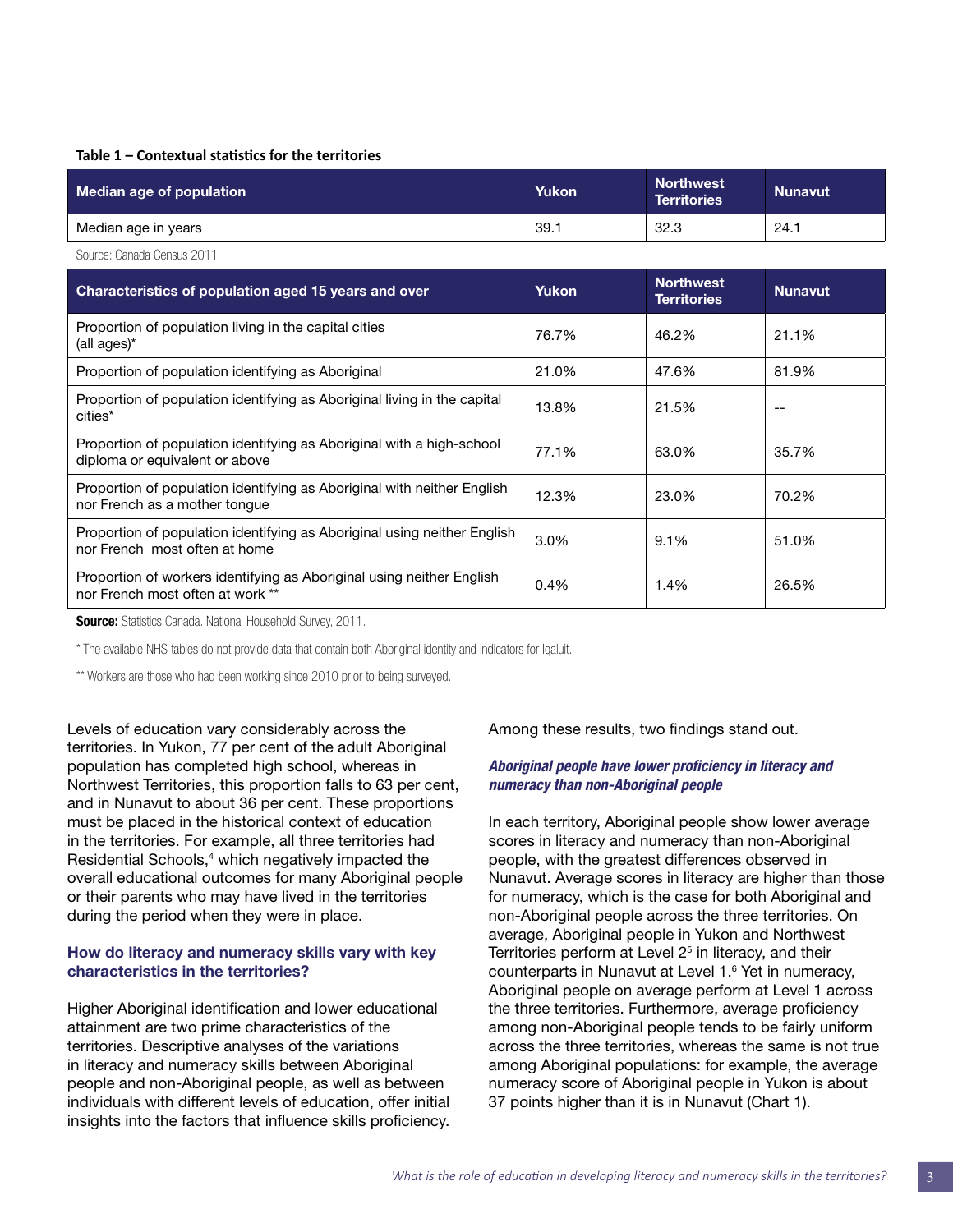#### *Individuals with higher levels of education demonstrate higher literacy and numeracy skills*

As is the case elsewhere, literacy and numeracy are positively associated with educational attainment in each territory. The average scores for a given level of education vary across the territories. For example, in numeracy, individuals with a level of education below high school in Yukon score, on average, at Level 2,

similarly educated individuals in Northwest Territories at Level 1, and those in Nunavut below Level 1.<sup>[7](#page-8-0)</sup> However, it is worth noting that individuals with a bachelor's degree or above in each territory have an average score in the range of Level  $3<sup>8</sup>$  in both literacy and numeracy (Chart 2).

#### **Chart 1 – Average scores in literacy and numeracy of population aged 16 to 65 across the territories, Aboriginal and non-Aboriginal populations**





**Source:** The Programme for the International Assessment of Adult Competencies, 2012.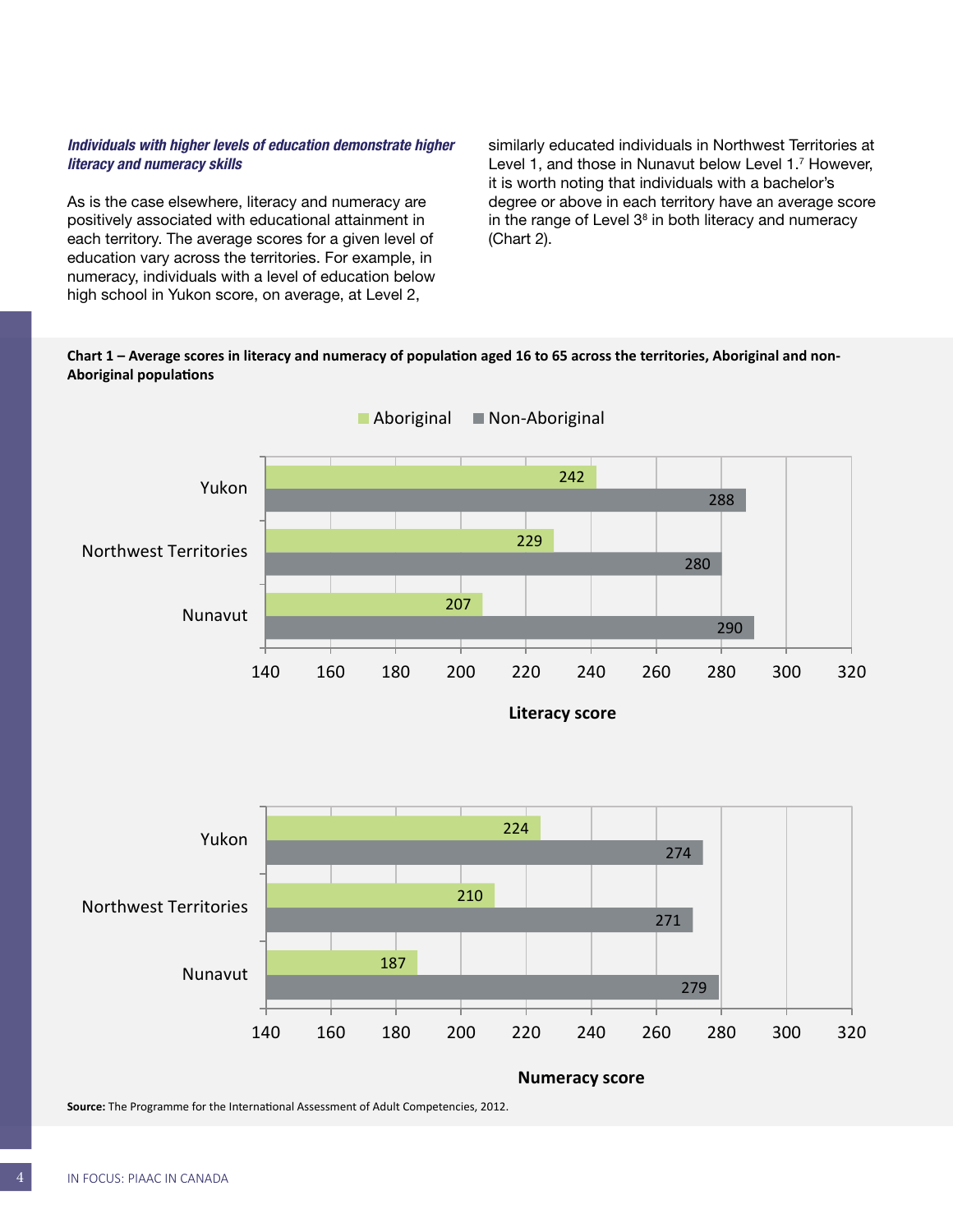**Chart 2 – Average scores in literacy and numeracy of population aged 16 to 65 across the territories, by educational attainment levels**



**Source:** The Programme for the International Assessment of Adult Competencies, 2012.

#### Education is key to developing literacy and numeracy skills

To identify the key determinants of literacy and numeracy, it is important to take into account the impacts of different factors that may also be associated with these skills. To do so, we use the multivariate regression approach (Box 1).

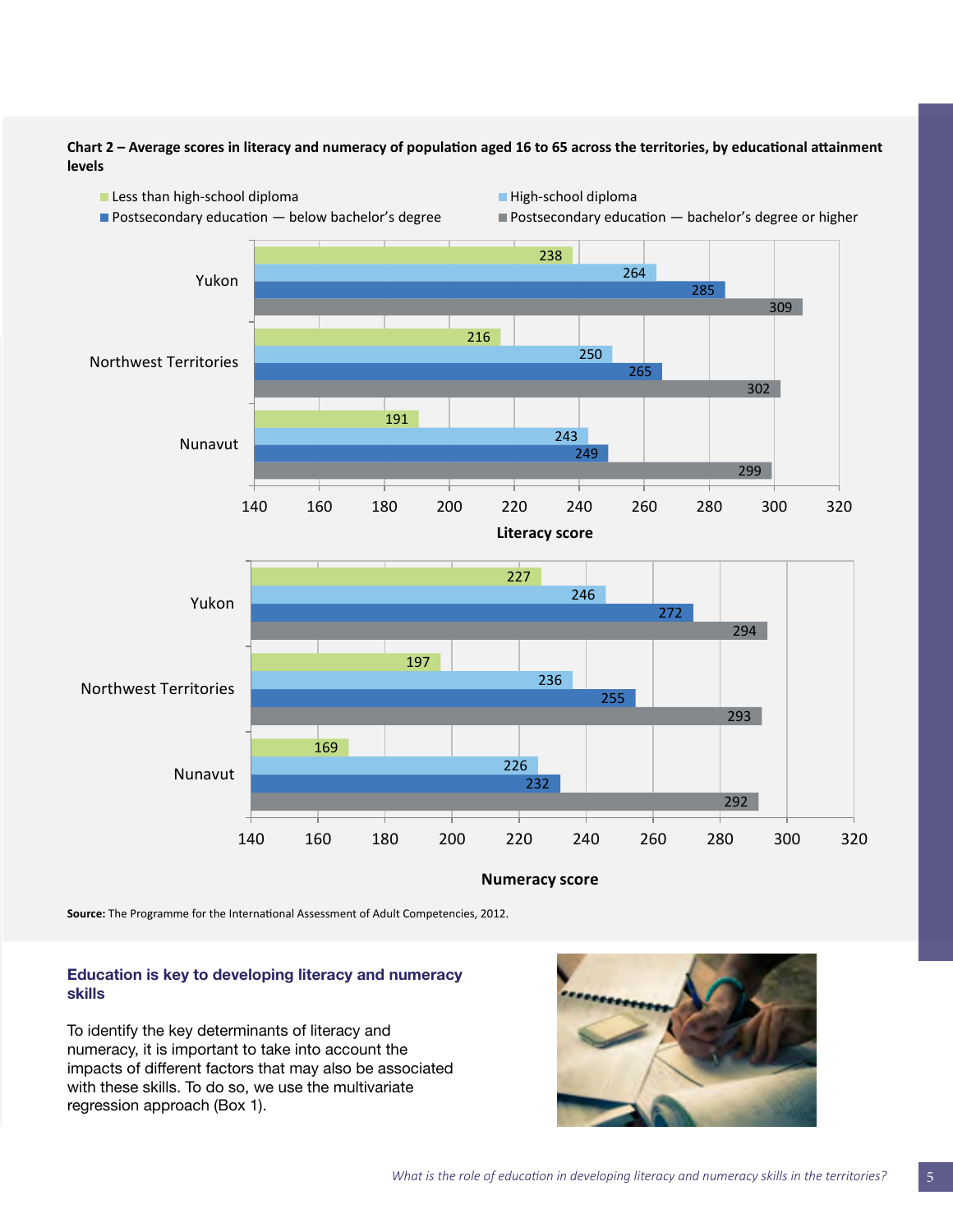

#### BOX 1

#### MULTIVARIATE REGRESSION ANALYSIS EXPLAINED

Using the multivariate regression analysis, we examine the relationships between literacy and numeracy proficiency and various factors such as Aboriginal identification and educational attainment[.9](#page-8-0)

Previous studies<sup>[10](#page-8-0)</sup> on the determinants of skills considered a number of factors<sup>11</sup> to be associated with literacy and numeracy skills. To conduct our multivariate regression analysis, literacy or numeracy scores are regressed on a set of explanatory variables, which are gender, work experience, language used most often at work, Aboriginal identity, individuals' education level, parental education level, participation in adult education and training, immigrant status, and territory of residence.

The analysis is conducted for the three territories taken as a whole in order to have sufficient data variations and avoid problems associated with a smaller sample size.

The results of the regression analysis point to education as the key to developing literacy and numeracy skills (Table 2). This becomes much more evident when we look at Chart 3, which presents the associations between literacy scores and three education-related variables:[12](#page-8-0) individuals' education level, participation in adult education and training (AET), and parental education level. The first set of scores, for example, shows that when compared with individuals with a highschool diploma, individuals with a bachelor's degree or higher score about 30<sup>[13](#page-8-0)</sup> points higher in literacy; those with postsecondary education (PSE) below a bachelor's degree score about 10[14](#page-8-0) points higher; and those with less than a high-school diploma score about 24 points lower. Chart 3 also shows that participation in AET and having a parent with a higher level of education are related to higher scores in literacy. Among the impacts associated with these three education-related factors, the greatest positive impact is seen in individuals with a bachelor's degree or higher.

In addition, the results from the regression analysis (Table 2) indicate that even when education and other factors, including language, are taken into account, Aboriginal people score lower in both literacy and numeracy than non-Aboriginal people. This is consistent with the findings from the descriptive analysis shown in Chart 1. All of the other explanatory variables have the expected association with literacy and numeracy skills.

In summary, in the three territories, higher levels of education, participation in adult education and training, and higher levels of parental education are all positively associated with foundational skills. Also, the literacy and numeracy skills of Aboriginal people are lower than those of non-Aboriginal people. Hence, ensuring access to formal education and to adult education and training is essential to enable Canadians living in the territories to acquire necessary literacy and numeracy skills.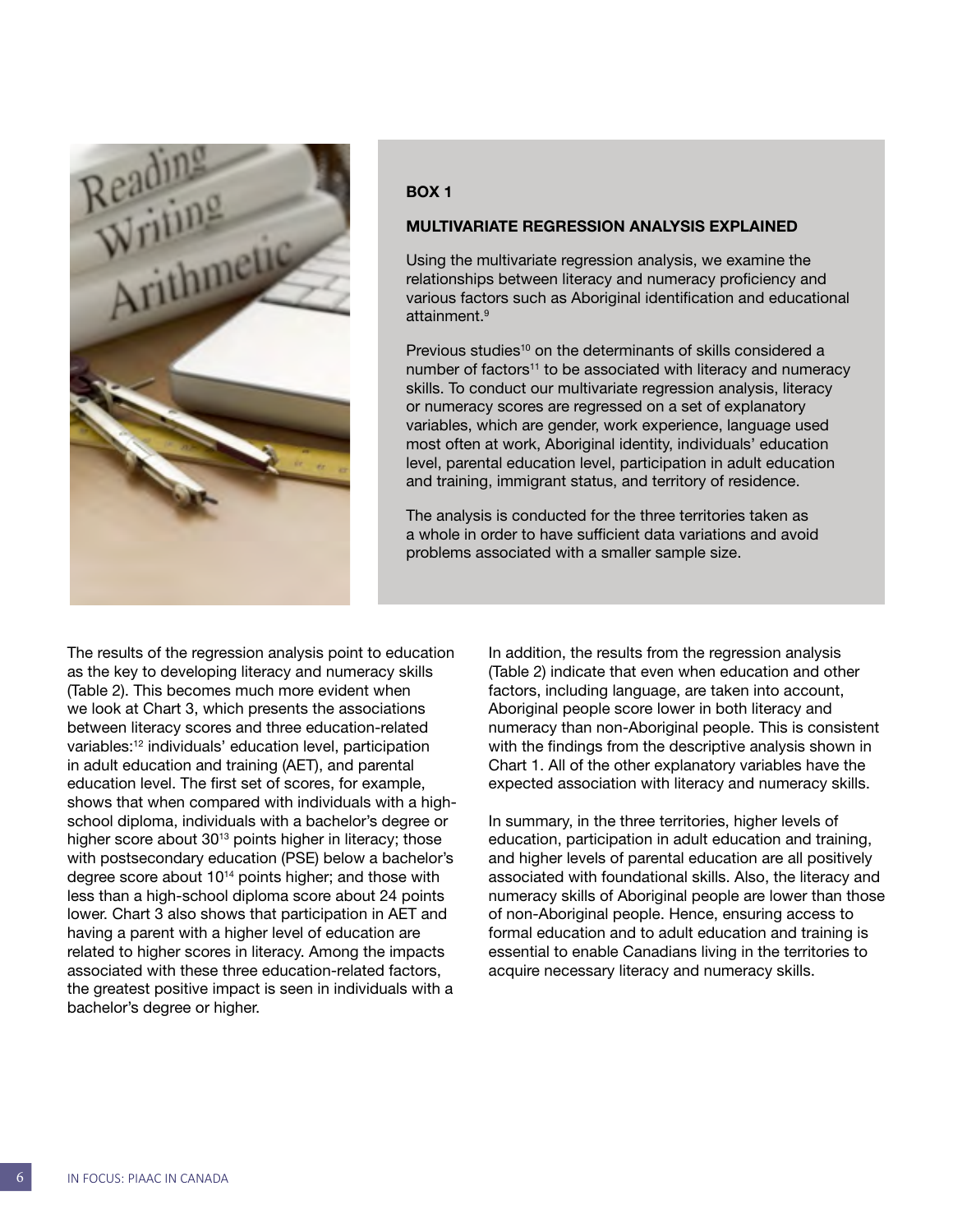

#### **Chart 3 - Differences in literacy scores compared to respective reference groups by education-related variable**

**Source:** Estimates based on the Programme for the International Assessment of Adult Competencies, 2012. See Table 2.

**Notes:** AET = Adult Education and Training. LTHS = less than high-school diploma; NP = has not participated in AET; UNK = unknown; LTUS = less than upper secondary (more or less corresponding to less than a high-school graduate); BA = bachelor's degree; PSE = postsecondary education; and tertiary is more or less equivalent to college/cégep or university education. For the correspondence of Canadian terms to the International Standard Classification of Education (ISCED), see *Education Indicators in Canada: An International Perspective 2013*. Furthermore, differences in literacy scores are adjusted for a set of variables that include gender, work experience, territory of residence, language most often used at work, immigrant status, and Aboriginal status, along with two education-related variables, namely, if the differences in literacy scores are associated with individuals' education level, then the two education-related variables refer to the variables representing AET status and the highest parental education level separately; if the differences in literacy scores are associated with AET status, then the two education-related variables refer to the variables representing individuals' education level and the highest parental education level separately; and if the differences in literacy scores are associated with parental education level, then the two education-related variables refer to the variables representing individuals' education level and AET status.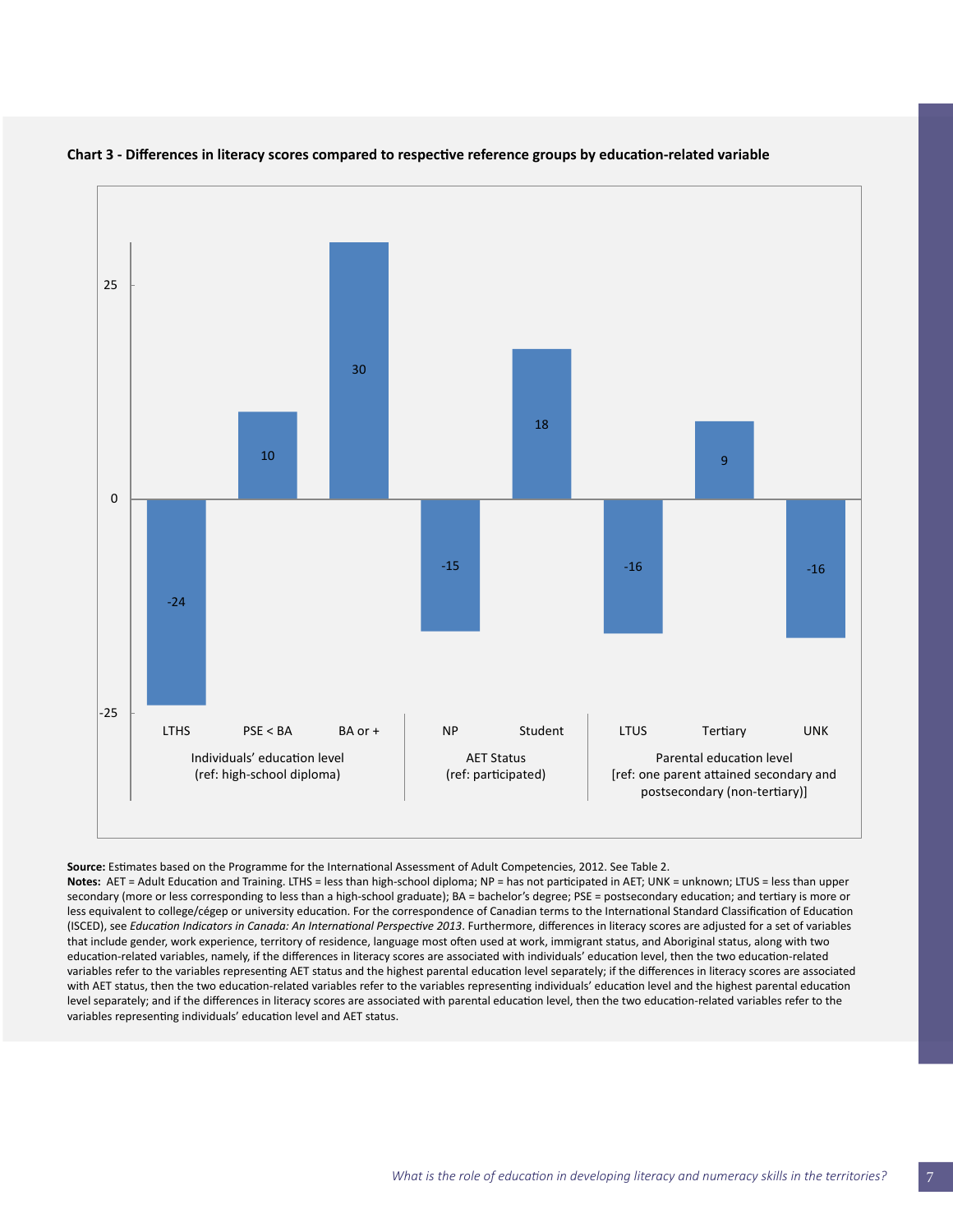#### **Table 2 – Literacy and numeracy score regressions for the three territories**

|                                                                                                | <b>Literacy</b> |         |           | <b>Numeracy</b> |         |           |  |  |
|------------------------------------------------------------------------------------------------|-----------------|---------|-----------|-----------------|---------|-----------|--|--|
|                                                                                                | Coeff.          |         | Std. Err. | Coeff.          |         | Std. Err. |  |  |
| Education level (ref: high-school diploma)                                                     |                 |         |           |                 |         |           |  |  |
| Less than high-school diploma                                                                  | $-24.02$        | $\star$ | 5.92      | $-23.76$        | $\star$ | 6.84      |  |  |
| PSE below bachelor's degree                                                                    | 10.23           | $\star$ | 4.97      | 12.25           |         | 6.47      |  |  |
| PSE: bachelor's degree or higher                                                               | 30.28           | $\star$ | 6.11      | 31.35           | $\star$ | 6.89      |  |  |
| Aboriginal status (ref: non-Aboriginal)                                                        |                 |         |           |                 |         |           |  |  |
| Aboriginal                                                                                     | $-25.88$        | $\star$ | 6.38      | $-28.11$        | $\star$ | 6.79      |  |  |
| Immigrant status (ref: Canadian-born)                                                          |                 |         |           |                 |         |           |  |  |
| Recent immigrant (10 years or fewer)                                                           | $-10.45$        |         | 23.81     | $-7.66$         |         | 25.96     |  |  |
| Established immigrant (more than 10 years)                                                     | $-13.10$        |         | 7.21      | $-8.86$         |         | 8.36      |  |  |
| Unknown                                                                                        | $-34.45$        |         | 30.55     | $-25.81$        |         | 30.45     |  |  |
| AET status (ref: participated in formal/non-formal AET within 12 preceding months)             |                 |         |           |                 |         |           |  |  |
| Did not participate in formal/non-formal AET                                                   | $-15.42$        | $\star$ | 4.77      | $-16.18$        | $\star$ | 5.85      |  |  |
| Students in regular cycle of studies                                                           | 17.57           | $\star$ | 7.11      | 22.45           | $\star$ | 7.62      |  |  |
| Parental education level [ref: one parent attained secondary and postsecondary (non-tertiary)] |                 |         |           |                 |         |           |  |  |
| Neither parent has attained upper secondary                                                    | $-15.68$        | $\star$ | 4.77      | $-19.18$        | $\star$ | 6.35      |  |  |
| At least one parent has attained tertiary                                                      | 9.12            | $\star$ | 7.11      | 12.49           | $\star$ | 5.89      |  |  |
| Unknown                                                                                        | $-16.17$        | $\star$ | 5.01      | $-15.30$        | $\star$ | 5.88      |  |  |
| <b>Region (ref: Northwest Territories)</b>                                                     |                 |         |           |                 |         |           |  |  |
| Yukon                                                                                          | 8.54            |         | 13.57     | 5.63            |         | 11.49     |  |  |
| Nunavut                                                                                        | $-4.66$         |         | 6.47      | $-6.78$         |         | 7.51      |  |  |
| Language used most often at work (ref: English or French or both)                              |                 |         |           |                 |         |           |  |  |
| Neither English nor French                                                                     | $-10.10$        |         | 6.35      | $-9.41$         |         | 6.67      |  |  |
| Does not work or work language unknown                                                         | $-9.84$         |         | 5.69      | $-14.99$        | $\star$ | 6.27      |  |  |
| Years of actual work experience                                                                |                 |         |           |                 |         |           |  |  |
| Years of actual full-time work experience                                                      | 0.78            |         | 0.60      | 1.18            |         | 0.68      |  |  |
| Years of actual full-time work experience<br>squared/100                                       | $-1.43$         |         | 1.46      | $-2.15$         |         | 1.53      |  |  |
| Gender (ref: male)                                                                             |                 |         |           |                 |         |           |  |  |
| Female                                                                                         | $-1.77$         |         | 3.52      | $-10.94$        | $\star$ | 4.20      |  |  |
| CONSTANT                                                                                       | 271.89          | $\star$ | 8.61      | 259.83          | $\star$ | 10.03     |  |  |
| No. of observations                                                                            | 2,419           |         | 2,419     |                 |         |           |  |  |

Source: Estimates based on the Programme for the International Assessment of Adult Competencies, 2012, and the PIAAC SAS Macro version 2.0.

Notes: AET = Adult Education Training; \*significant at 5 per cent; Std. Err. = standard error; Coeff. = coefficient.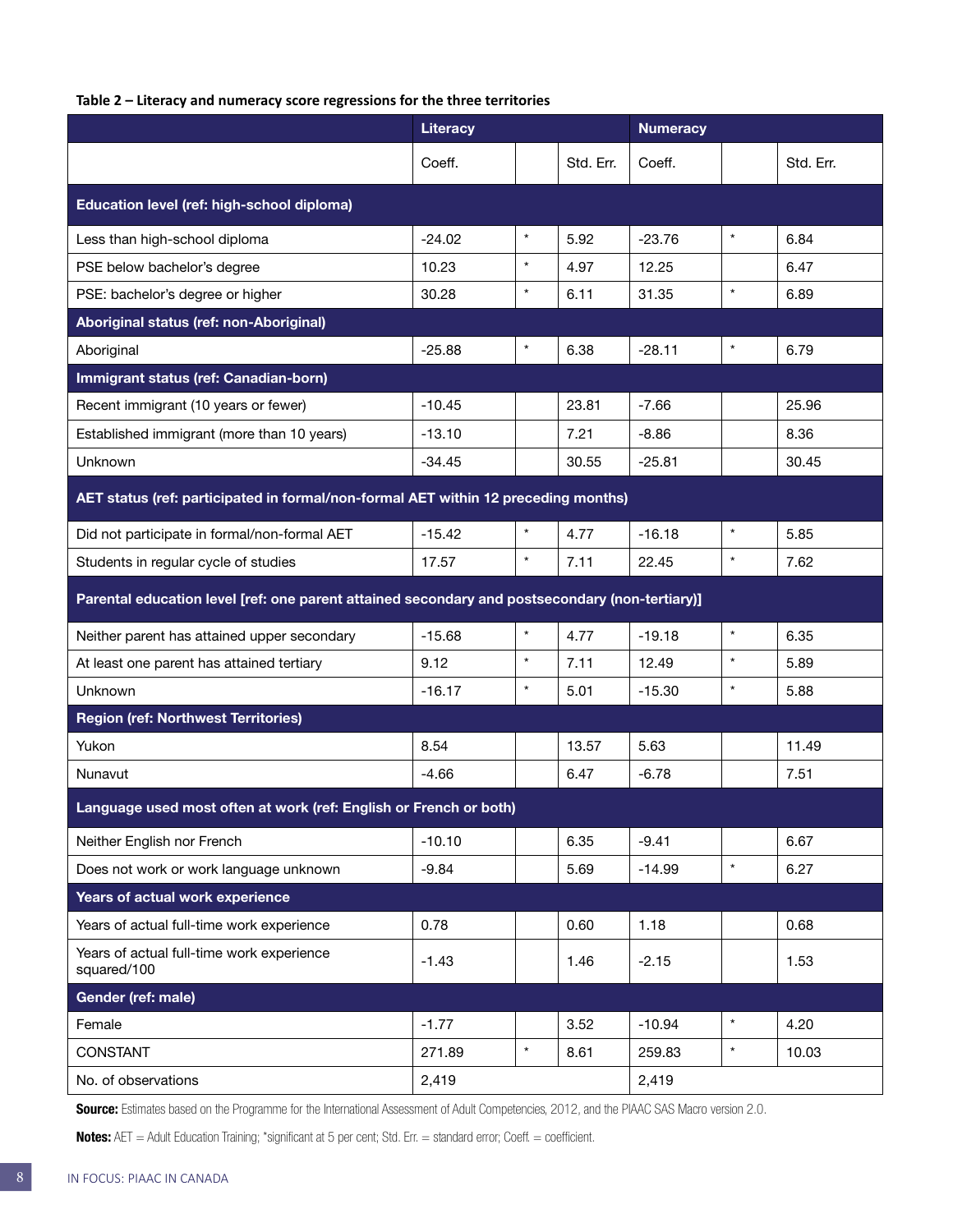<span id="page-8-0"></span><sup>1</sup> See *OECD Skills Outlook 2013* at [http://skills.oecd.](http://skills.oecd.org/skillsoutlook.html) [org/skillsoutlook.html](http://skills.oecd.org/skillsoutlook.html). For results on the association between skills and labour-force status in provinces and territories, see Appendix Table D.6 of the pan-Canadian PIAAC report at [http://piaac.ca/docs/PIAAC2013/](http://piaac.ca/docs/PIAAC2013/Annex-D_new-tablesEN.pdf) [Annex-D\\_new-tablesEN.pdf.](http://piaac.ca/docs/PIAAC2013/Annex-D_new-tablesEN.pdf)

<sup>2</sup> For more information on PIAAC, see [www.piaac.ca.](http://www.piaac.ca)

3 For example, Charette, M. & Meng, R. (1998). The Determinants of Literacy and Numeracy and the Effect of Literacy and Numeracy on Labour Market Outcomes. Canadian Journal of Economics, 31, 495– 517; Desjardins, R. (2003). Determinants of Literacy Proficiency: A Lifelong-Lifewide Learning Perspective. International Journal of Educational Research, 39, 205–245; Willms J.D. & Watson, B. (2008). Determinants of adult literacy and numeracy of the working age population in Canada. Willms, J.D. & Watson, B. (2008). Literacy, numeracy and problem-solving skills of Canadian youth.

4 See They Came for the Children: Canada, Aboriginal Peoples, and Residential Schools (2012), The Truth and Reconciliation Commission of Canada, at http://www. myrobust.com/websites/trcinstitution/File/2039\_T&R\_ eng\_web%5B1%5D.pdf.

<sup>5</sup> The score interval for Level 2 is from 226 points to less than 276 points. See the pan-Canadian PIAAC report at http://www.cmec.ca/Publications/Lists/Publications/ Attachments/315/Canadian-PIAAC-Report.EN.pdf for a description of proficiency levels.

6 The score interval for Level 1 is from 176 points to less than 226 points. See the pan-Canadian PIAAC report at [http://www.cmec.ca/Publications/Lists/Publications/](http://www.cmec.ca/Publications/Lists/Publications/Attachments/315/Canadian-PIAAC-Report.EN.pdf) [Attachments/315/Canadian-PIAAC-Report.EN.pdf](http://www.cmec.ca/Publications/Lists/Publications/Attachments/315/Canadian-PIAAC-Report.EN.pdf) for a description of proficiency levels.

<sup>7</sup> The score interval for below Level 1 is from 0 point to less than 176 points. See the pan-Canadian PIAAC report at http://www.cmec.ca/Publications/Lists/ Publications/Attachments/315/Canadian-PIAAC-Report. EN.pdf for a description of proficiency levels.

<sup>8</sup> The score interval for Level 3 is from 276 points to less than 326 points. See the pan-Canadian PIAAC report at [http://www.cmec.ca/Publications/Lists/Publications/](http://www.cmec.ca/Publications/Lists/Publications/Attachments/315/Canadian-PIAAC-Report.EN.pdf) [Attachments/315/Canadian-PIAAC-Report.EN.pdf](http://www.cmec.ca/Publications/Lists/Publications/Attachments/315/Canadian-PIAAC-Report.EN.pdf) for a description of proficiency levels.

9 Note that the regression analysis does not attempt to identify causal relationships.

10 See Endnote 3.

<sup>11</sup> The factors considered depend on the survey upon which the study is based. These factors include gender, age/work experience, educational attainment, parental education, official-language use, immigration-related factors, and whether an individual has good math grades. When work experience is not available in the data, age is used as a substitute. In this issue of  $ln$ Focus, age is not used because actual work experience is available.

<sup>12</sup> The associations between education-related variables and numeracy scores are similar to those for literacy shown in Chart 3.

<sup>13</sup> This accounts for 60 per cent of the range of scores for a given level. Note that for Levels 1 to 4 in literacy and numeracy, the score range of each level is 50 points.

<sup>14</sup> Note that there is no statistically significant numeracy advantage for individuals with PSE below a bachelor's degree relative to high-school graduates.